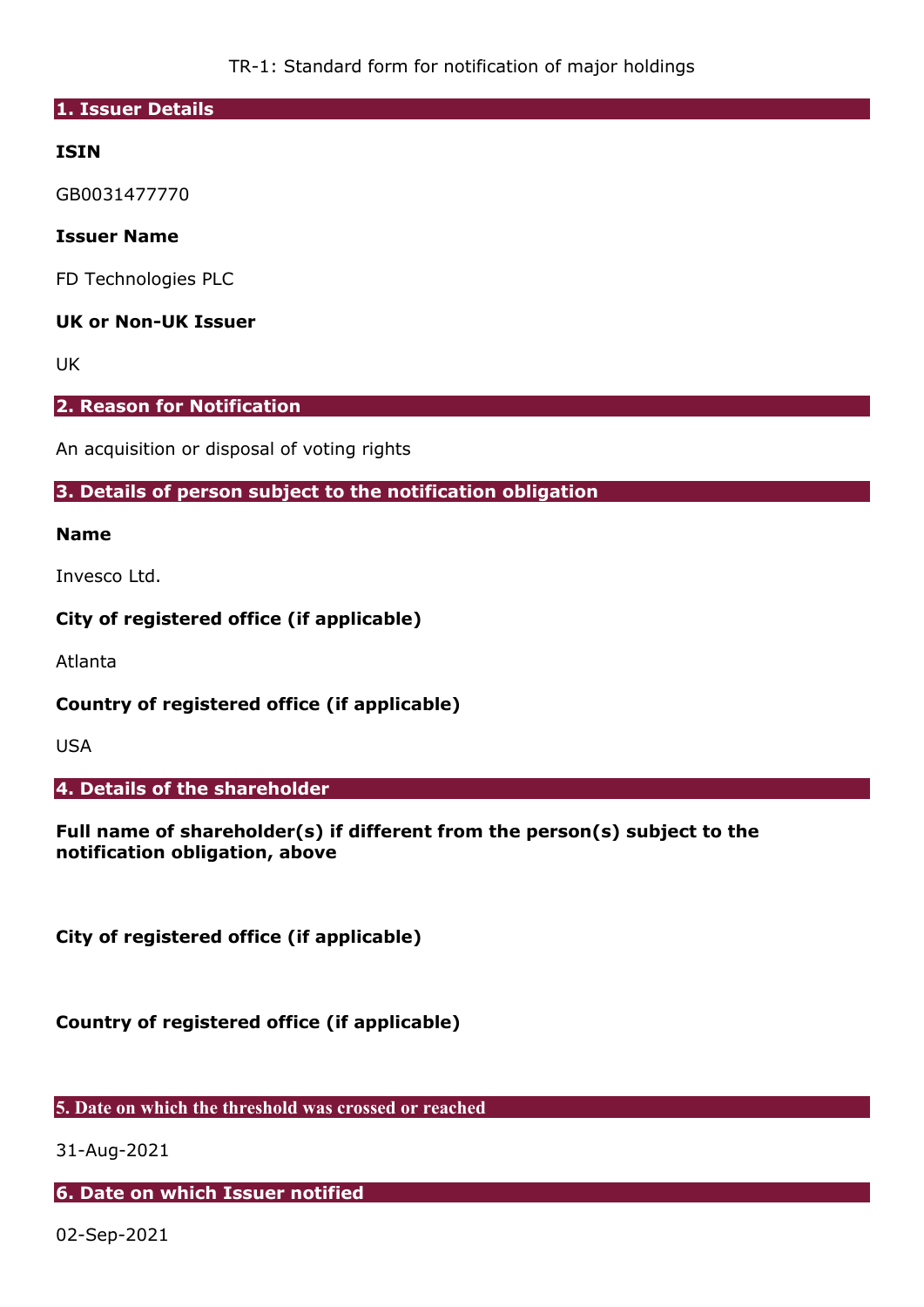# **7. Total positions of person(s) subject to the notification obligation**

|                                                                                    | % of voting rights<br>attached to shares<br>(total of 8.A) | % of voting rights<br>through financial<br>instruments (total of<br>$8.B 1 + 8.B 2)$ | <b>Total of both in</b><br>$% (8.A + 8.B)$ | <b>Total number of</b><br>voting rights<br>held in issuer |
|------------------------------------------------------------------------------------|------------------------------------------------------------|--------------------------------------------------------------------------------------|--------------------------------------------|-----------------------------------------------------------|
| Resulting situation<br>on the date on<br>which threshold was<br>crossed or reached | 5.096800                                                   | 0.000000                                                                             | 5.096800                                   | 1416897                                                   |
| Position of previous<br>notification (if<br>applicable)                            | n/a                                                        | n/a                                                                                  | n/a                                        |                                                           |

# **8. Notified details of the resulting situation on the date on which the threshold was crossed or reached**

# **8A. Voting rights attached to shares**

| <b>Class/Type of shares Number of direct</b><br><b>ISIN code(if</b><br>possible) | voting rights<br>(DTR5.1) | Number of indirect<br>voting rights<br>(DTR5.2.1) | % of direct voting<br>rights (DTR5.1) | % of indirect voting<br>rights (DTR5.2.1) |
|----------------------------------------------------------------------------------|---------------------------|---------------------------------------------------|---------------------------------------|-------------------------------------------|
| GB0031477770                                                                     |                           | 1416897                                           | 0.000000                              | 5.096800                                  |
| Sub Total 8.A                                                                    | 1416897                   |                                                   | 5.096800%                             |                                           |

## **8B1. Financial Instruments according to (DTR5.3.1R.(1) (a))**

| <b>Type of financial</b><br>instrument | <b>Expiration</b><br>date | $\mathsf{\mathsf{Exercise}/}\mathsf{conversion}$<br>period | Number of voting rights that may be<br>acquired if the instrument is<br>exercised/converted | $\mathcal{O}_0$ of<br>votina<br>rights |
|----------------------------------------|---------------------------|------------------------------------------------------------|---------------------------------------------------------------------------------------------|----------------------------------------|
| Sub Total 8.B1                         |                           |                                                            |                                                                                             |                                        |

#### **8B2. Financial Instruments with similar economic effect according to (DTR5.3.1R.(1) (b))**

| <b>Type of</b><br>financial<br>instrument | <b>Expiration</b><br>date | $\mathsf{\mathsf{Exercise}/}\mathsf{conversion}$<br>period | <b>Physical or cash</b><br>settlement | Number of voting $\%$ of voting<br>riahts | <b>rights</b> |
|-------------------------------------------|---------------------------|------------------------------------------------------------|---------------------------------------|-------------------------------------------|---------------|
| Sub Total 8.B2                            |                           |                                                            |                                       |                                           |               |

#### **9. Information in relation to the person subject to the notification obligation**

2. Full chain of controlled undertakings through which the voting rights and/or the financial instruments are effectively held starting with the ultimate controlling natural person or legal entities (please add additional rows as necessary)

| Ultimate controlling<br>person | Name of controlled<br>undertaking      | % of voting rights if<br>than the notifiable<br>threshold | % of voting rights<br>through financial<br>it equals or is higher instruments if it equals<br>or is higher than the<br>notifiable threshold | Total of both if it<br>equals or is higher<br>than the notifiable<br>threshold |
|--------------------------------|----------------------------------------|-----------------------------------------------------------|---------------------------------------------------------------------------------------------------------------------------------------------|--------------------------------------------------------------------------------|
| Invesco Ltd.                   | Invesco Asset<br>Management<br>Limited | 0.700100                                                  | 0.000000                                                                                                                                    | 0.700100                                                                       |
| Invesco Ltd.                   | Invesco<br>Advisers, Inc.              | 4.396900                                                  | 0.000000                                                                                                                                    | 4.396900                                                                       |